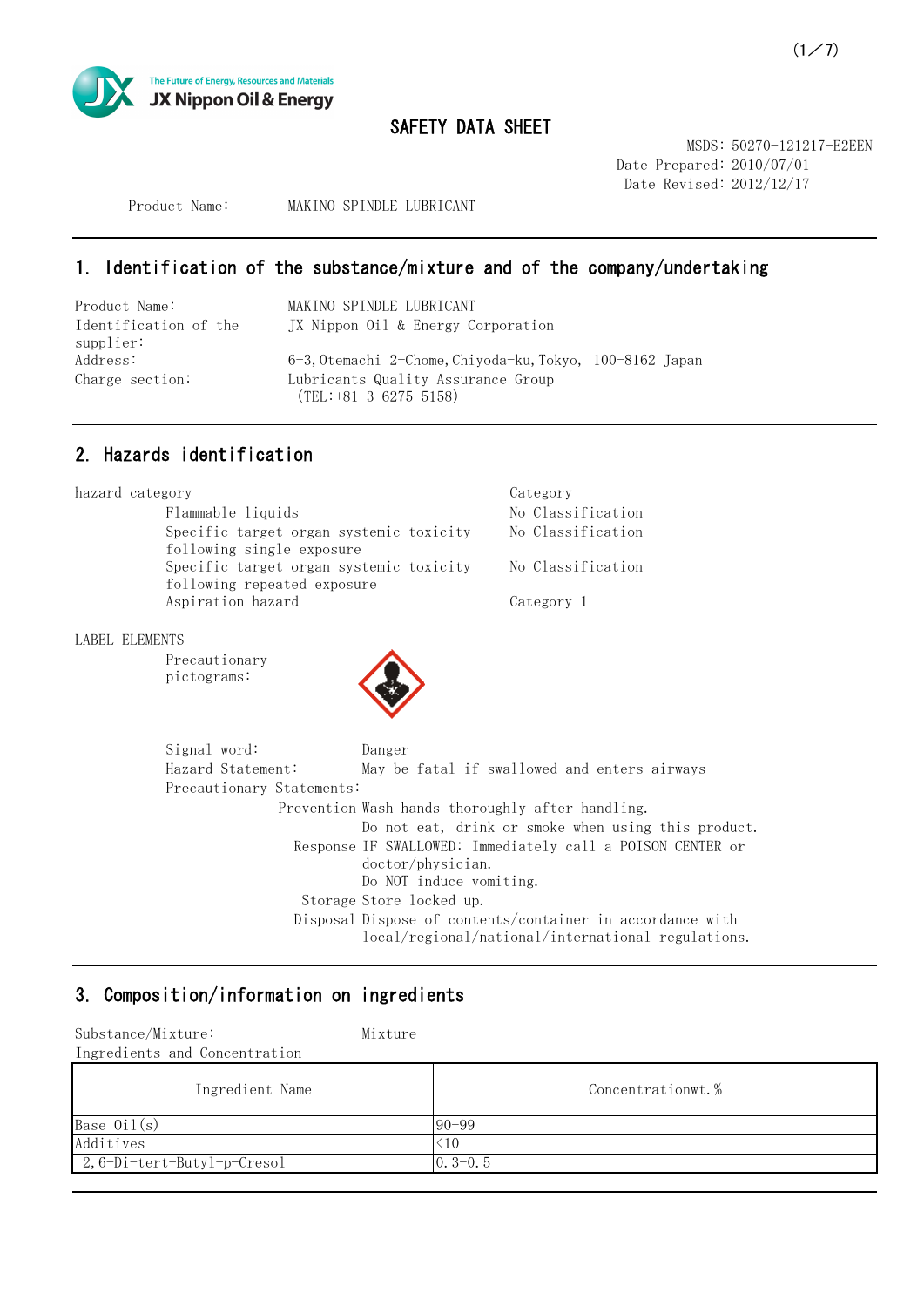

MSDS: 50270-121217-E2EEN Date Prepared: 2010/07/01 Date Revised: 2012/12/17

Product Name: MAKINO SPINDLE LUBRICANT

# 4. First-aid measures

| Inhalation:   | IF INHALED: Remove victim to fresh air and keep at rest in a<br>position comfortable for breathing.<br>Cover the body with blankets to keep warm and quiet. If you feel<br>unwell, seek medical advice.      |
|---------------|--------------------------------------------------------------------------------------------------------------------------------------------------------------------------------------------------------------|
| Skin Contact: | Immediately flush skin with large amounts of water.                                                                                                                                                          |
|               | Wash contaminated clothing before reuse.                                                                                                                                                                     |
|               | If skin irritation occurs: Get medical advice/attention.                                                                                                                                                     |
| Eye Contact:  | Rinse with clean water carefully for several minutes. Remove<br>contact lenses if present and if removal is easy, then continue<br>rinsing. Rinse for 15 minutes at a minimum and seek medical<br>attention. |
| Ingestion:    | Do not induce vomiting. Drink [one glass] [two glasses] of water.<br>Call a physician [or poison control<br>center] immediately.                                                                             |

# 5. Fire-fighting measures

| Mist of loaded liquid, dry chemicals, carbon dioxide, fire foam,<br>and dry sand are effective.                                                                                                                                               |
|-----------------------------------------------------------------------------------------------------------------------------------------------------------------------------------------------------------------------------------------------|
| Use of straight steam of water can cause a risk of spreading<br>fire.                                                                                                                                                                         |
| In some cases of fire, may release irritant gases.                                                                                                                                                                                            |
| When burnt, may generate carbon monoxide and other toxic gases.                                                                                                                                                                               |
| Spray water to the surrounding facilities for cooling.                                                                                                                                                                                        |
| Keep unauthorized persons off the site of occurrence of fire and<br>the surroundings.                                                                                                                                                         |
| Even after extinction, cool containers thoroughly with plenty of<br>water.                                                                                                                                                                    |
| Wear fire/flame resistant/retardant clothing.                                                                                                                                                                                                 |
| Fight fire from windward direction while wearing protective<br>equipment. If contact with skin is expected, wear impervious<br>protective equipment and gloves.<br>Use air-breathing apparatus and protective clothing whenever<br>necessary. |
|                                                                                                                                                                                                                                               |

### 6. Accidental release measures

| Personal precautions, protective<br>equipment and emergency procedures: | Wear protective equipment when working.                                                                                                                                                    |
|-------------------------------------------------------------------------|--------------------------------------------------------------------------------------------------------------------------------------------------------------------------------------------|
|                                                                         | Remove nearby potential ignition sources immediately.                                                                                                                                      |
|                                                                         | When mist is generated, use respiratory equipment to prevent<br>inhalation of mist.                                                                                                        |
|                                                                         | Do not touch or walk through spillage.                                                                                                                                                     |
|                                                                         | Pay attention to the site of spillage, which is slippery.                                                                                                                                  |
| Environmental precautions:                                              | Prevent spreading of oil spill with earth and sand, sandbags, or<br>other proper materials and use care not to allow the oil spill to<br>flow to street drains, sewer systems, and rivers. |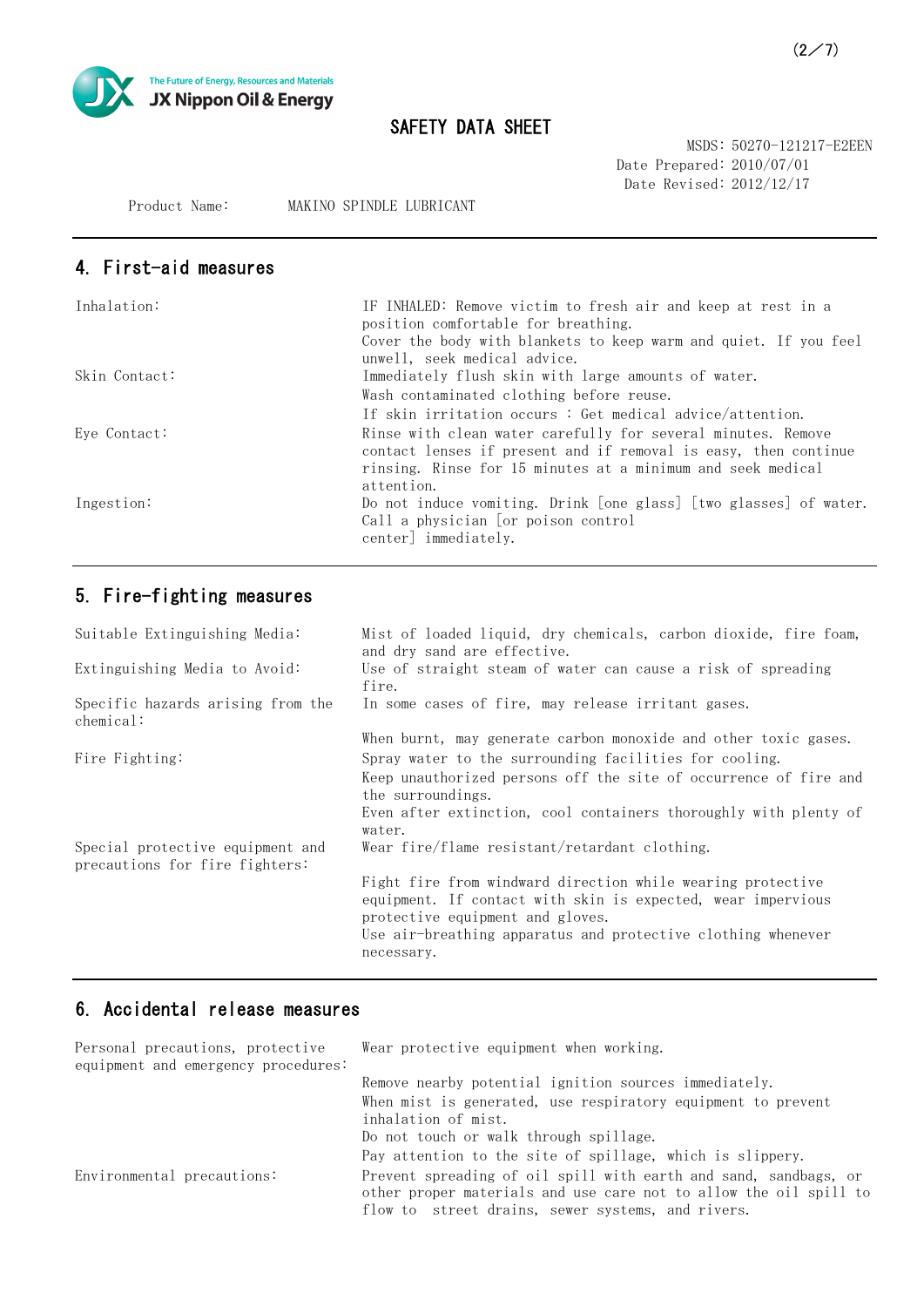

Product Name: MAKINO SPINDLE LUBRICANT

# SAFETY DATA SHEET

MSDS: 50270-121217-E2EEN Date Prepared: 2010/07/01 Date Revised: 2012/12/17

|                                                           | At sea, install oil spill containment booms to prevent spreading<br>of spills and absorb with absorption mat or other proper<br>materials.                                                  |
|-----------------------------------------------------------|---------------------------------------------------------------------------------------------------------------------------------------------------------------------------------------------|
| Methods and materials for<br>containment and cleaning up: | In case of spillage in small quantity, collect spillage by<br>absorbing with earth, sand, sawdust, waste, or other proper<br>materials.                                                     |
|                                                           | In case of spillage in large quantity, enclose with embankment to<br>prevent spreading of spillage and collect spillage in empty<br>containers to the extent possible.                      |
| Prevention of second accident:                            | In case of spillage, immediately inform the organizations<br>concerned of the spillage to prevent possible accidents and<br>spreading of spillage.                                          |
|                                                           | Remove nearby potential ignition sources immediately and make<br>fire-extinguishing agents available. Remove spillage completely,<br>and ventilate and clean the site and the surroundings. |

# 7. Handling and storage

| Handling |                                         |                                                                                                                                                                               |
|----------|-----------------------------------------|-------------------------------------------------------------------------------------------------------------------------------------------------------------------------------|
|          | Technical Measures:                     | Keep away from any possible contact with sparks, open flames, and<br>high-temperature materials, and do not allow release of vapor<br>without justification.                  |
|          |                                         | Use pumps or other proper equipment for taking out from<br>containers. Do not siphon with your mouth using a tube. Do not<br>drink.                                           |
|          |                                         | When mist is generated, use respiratory equipment to prevent<br>inhalation of mist.                                                                                           |
|          |                                         | In case of vapor/mist dispersion, install a closed system, local<br>ventilation system, and/or other proper equipment for the sources<br>of vapor/mist generation.            |
|          |                                         | Avoid rough handling of containers such as falling, dropping,<br>exposing to shock, and dragging.                                                                             |
|          | Ventilation<br>requirements:            | Maintain adequate ventilation when handling indoors.                                                                                                                          |
|          | Precautions:                            | Wash hands and face thoroughly after handling.<br>Be careful with fire.                                                                                                       |
|          | Precautions for safe<br>handling:       | Avoid falling, dropping, exposing to shock, or dragging of<br>containers.                                                                                                     |
|          |                                         | Wear protective gloves when opening containers to eliminate a<br>risk of hand injury.                                                                                         |
| Storage  |                                         |                                                                                                                                                                               |
|          | Storage Conditions:                     | Store in a well ventilated, cool, dry, dark place, protecting<br>from direct sunlight and keeping away from any potential ignition<br>sources and high-temperature materials. |
|          |                                         | Store tightly stopped after use to prevent possible contamination<br>with dust and moisture.                                                                                  |
|          | Safety adequate<br>container materials: | Preferably store locked up in a proper storage area.<br>Use spill-proof containers that are free of damage/corrosion.                                                         |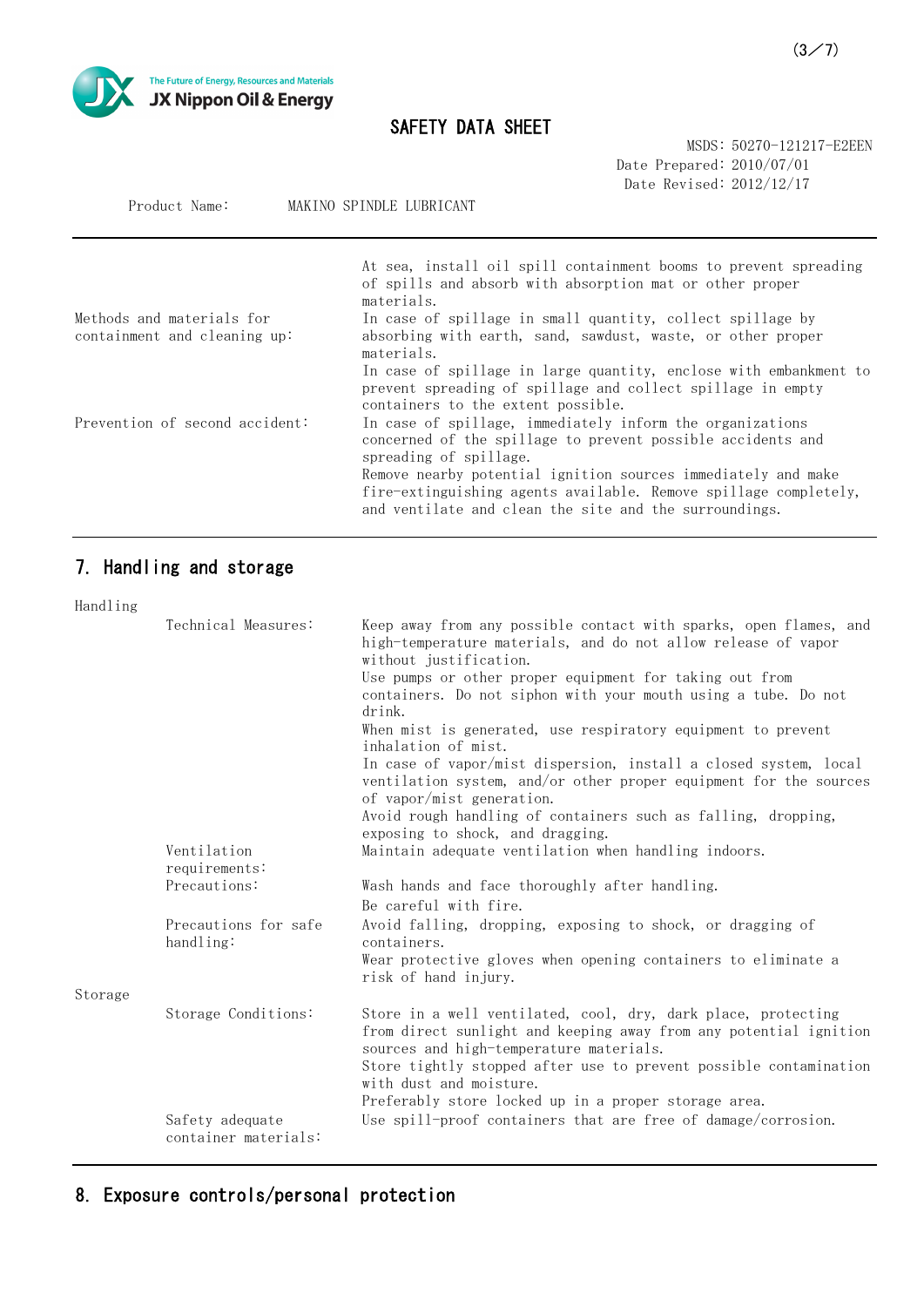

MSDS: 50270-121217-E2EEN Date Prepared: 2010/07/01 Date Revised: 2012/12/17

Product Name: MAKINO SPINDLE LUBRICANT

In case of mist generation, enclose the source of mist generation, or install a ventilation system. Install eye cleaning and body cleaning equipment near the handling site. Appropriate engineering controls:

#### Control parameters

| Ingredient Name               | Japan Society for<br>Occupational                     |                                                       | ACGIH                                                          |
|-------------------------------|-------------------------------------------------------|-------------------------------------------------------|----------------------------------------------------------------|
|                               | Occupational<br>Exposure Limits                       | TLV-STEL                                              | TLV-TWA                                                        |
| Base $0i1(s)$                 | None established                                      | None established                                      | None established                                               |
|                               | ppm,<br>3mg/m3(Mineral Oil None established<br>Mist)  | ppm,<br>mg/m3                                         | ppm,<br>5mg/m3(Mineral Oil<br>Mist)                            |
| $2, 6-Di-tert-Buty1-4-Cresol$ | None established<br>ppm,<br>None established<br>mg/m3 | None established<br>ppm,<br>None established<br>mg/m3 | None established<br>ppm,<br>$2mg/m3(2, 6-Di-$<br>tert-Butyl-4- |

#### Personal Protective Equipment

|                   |                        | Respiratory Protection: Not needed under normal conditions, but wear a gas mask (against<br>organic gases) whenever required.         |
|-------------------|------------------------|---------------------------------------------------------------------------------------------------------------------------------------|
|                   | Hand protection:       | In case of prolonged or repeated exposure, wear oil-resistant<br>hand protection.                                                     |
|                   | $Eye/face$ protection: | In case of exposure to splashes, wear ordinary type goggles.                                                                          |
|                   | Skin Protection:       | In case of handling over a prolonged period of time or in case of<br>exposure to oil, wear oil-resistant, long-sleeved work clothing. |
| Hygiene Measures: |                        | Take off contaminated clothing and wash thoroughly before reuse.                                                                      |
|                   |                        | Wash hands thoroughly after handling.                                                                                                 |

# 9. Physical and chemical properties

Product

| Physical state:                                                            | Liquid                                    |
|----------------------------------------------------------------------------|-------------------------------------------|
| Form:                                                                      | Liquid                                    |
| Color:                                                                     | Light yellow                              |
| 0dor:                                                                      | Slight odor                               |
| Melting point/freezing<br>point:                                           | Pour Point-10.0 $(C)$                     |
| Initial boiling point<br>and boiling range:                                | Initial boiling point - End point No data |
| Flash point:                                                               | $112$ (°C) Cleveland Open Cup             |
| Auto-ignition                                                              | Estimate200 $-410$ (°C)                   |
| temperature:                                                               |                                           |
| Upper/lower flammability Explosion Limit $(1-7\%)$<br>or explosive limits: |                                           |
| Vapour density:                                                            | No data.                                  |
| Density $(g/cm3)$ :                                                        | $0.776(15^{\circ}\text{C})$               |
| Solubility:                                                                | water: Insoluble.                         |
| Partition coefficient:<br>n-octanol/water:                                 | No data.                                  |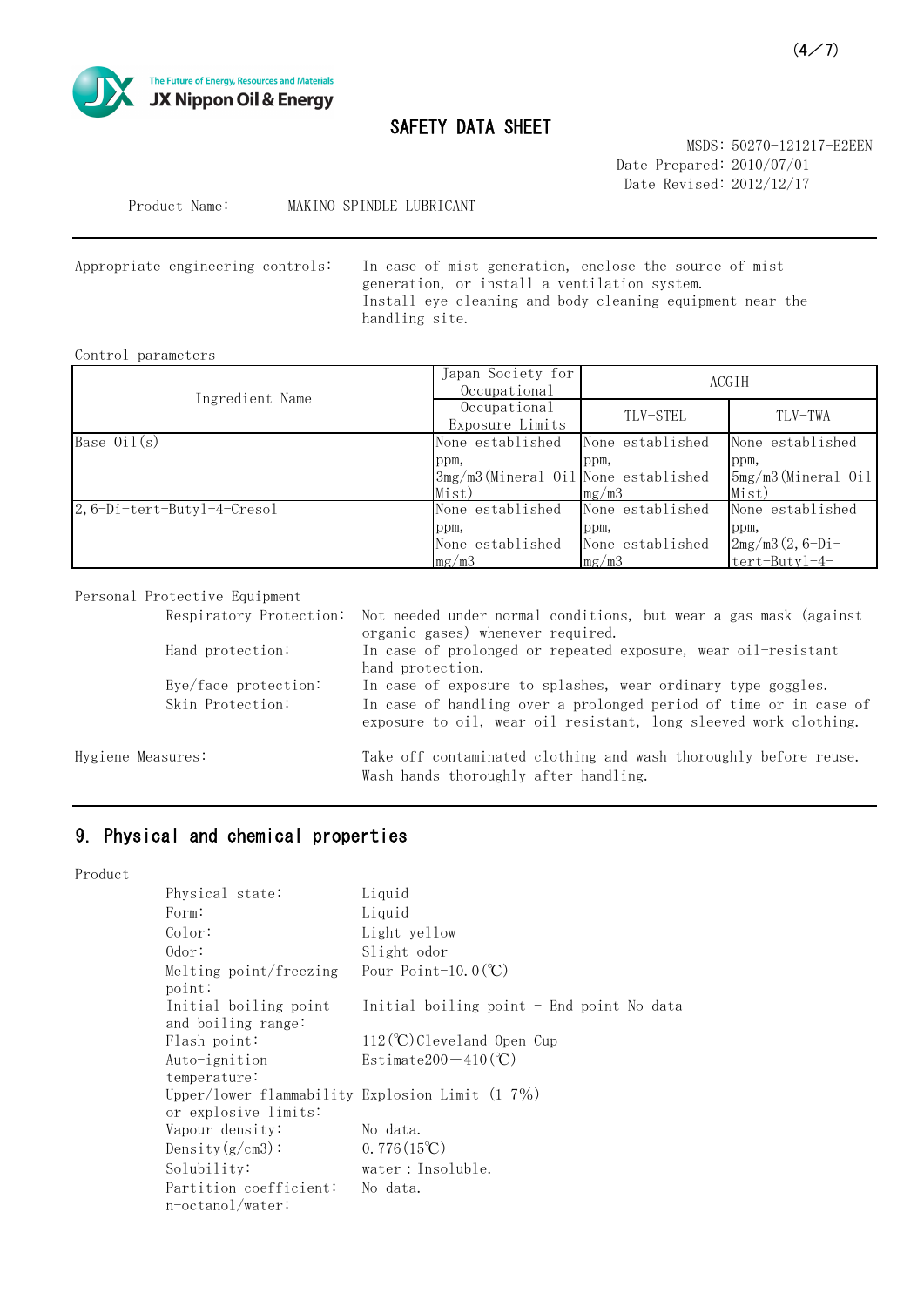

MSDS: 50270-121217-E2EEN Date Prepared: 2010/07/01 Date Revised: 2012/12/17

Product Name: MAKINO SPINDLE LUBRICANT

Decomposition No data. temperature:

## 10. Stability and reactivity

Contact with incompatible hazard substances Prolonged heating, open flames, and ignition sources Stable when stored or preserved in a dark place at room temperature. Keep away from any possible contact with strong oxidizing agents. Chemical stability: Possibility of hazardous reactions: Conditions to avoid: Use care to keep away from any possible contact with halogens, strong acids, alkalis, and acidifying substances. When burnt, may release carbon monoxide and other gases. Incompatible materials: Hazardous decomposition products:

# 11. Toxicological information

#### Product

| Acute toxicity (oral):         | For mixtures, hazard category was identified based on |  |
|--------------------------------|-------------------------------------------------------|--|
|                                | the classification criteria for mixtures.             |  |
| Acute toxicity (dermal):       | For mixtures, hazard category was identified based on |  |
|                                | the classification criteria for mixtures.             |  |
| Acute toxicity (inhalation):   | For mixtures, hazard category was identified based on |  |
|                                | the classification criteria for mixtures.             |  |
| Skin corrosion/irritation:     | For mixtures, hazard category was identified based on |  |
|                                | the classification criteria for mixtures.             |  |
| Serious eye damage/irritation: | For mixtures, hazard category was identified based on |  |
|                                | the classification criteria for mixtures.             |  |
| Respiratory sensitization:     | For mixtures, hazard category was identified based on |  |
|                                | the classification criteria for mixtures.             |  |
| Skin sensitization:            | For mixtures, hazard category was identified based on |  |
|                                | the classification criteria for mixtures.             |  |
| Mutagenicity:                  | For mixtures, hazard category was identified based on |  |
|                                | the classification criteria for mixtures.             |  |
| Carcinogenicity:               | For mixtures, hazard category was identified based on |  |
|                                | the classification criteria for mixtures.             |  |
| Reproductive toxicity:         | For mixtures, hazard category was identified based on |  |
|                                | the classification criteria for mixtures.             |  |
| Target organ effect/Single     | For mixtures, hazard category was identified based on |  |
| exposure:                      | the classification criteria for mixtures.             |  |
| Target organ effect/Multi      | For mixtures, hazard category was identified based on |  |
| exposure:                      | the classification criteria for mixtures.             |  |
| Respiratory toxic:             | For mixtures, hazard category was identified based on |  |
|                                | the classification criteria for mixtures.             |  |
|                                |                                                       |  |

Ingredient

Base  $0i1(s)$ 

```
Acute toxicity (oral): LD50 \geq 5000 \text{ mg/kg}[\text{rat}]Acute toxicity (dermal): LD50 \geq 5000 mg/kg[rat]
Acute toxicity (inhalation): LC50: \geq 5 mg/kg[rat]
Serious eye damage/irritation: Practically None [rabbit]
```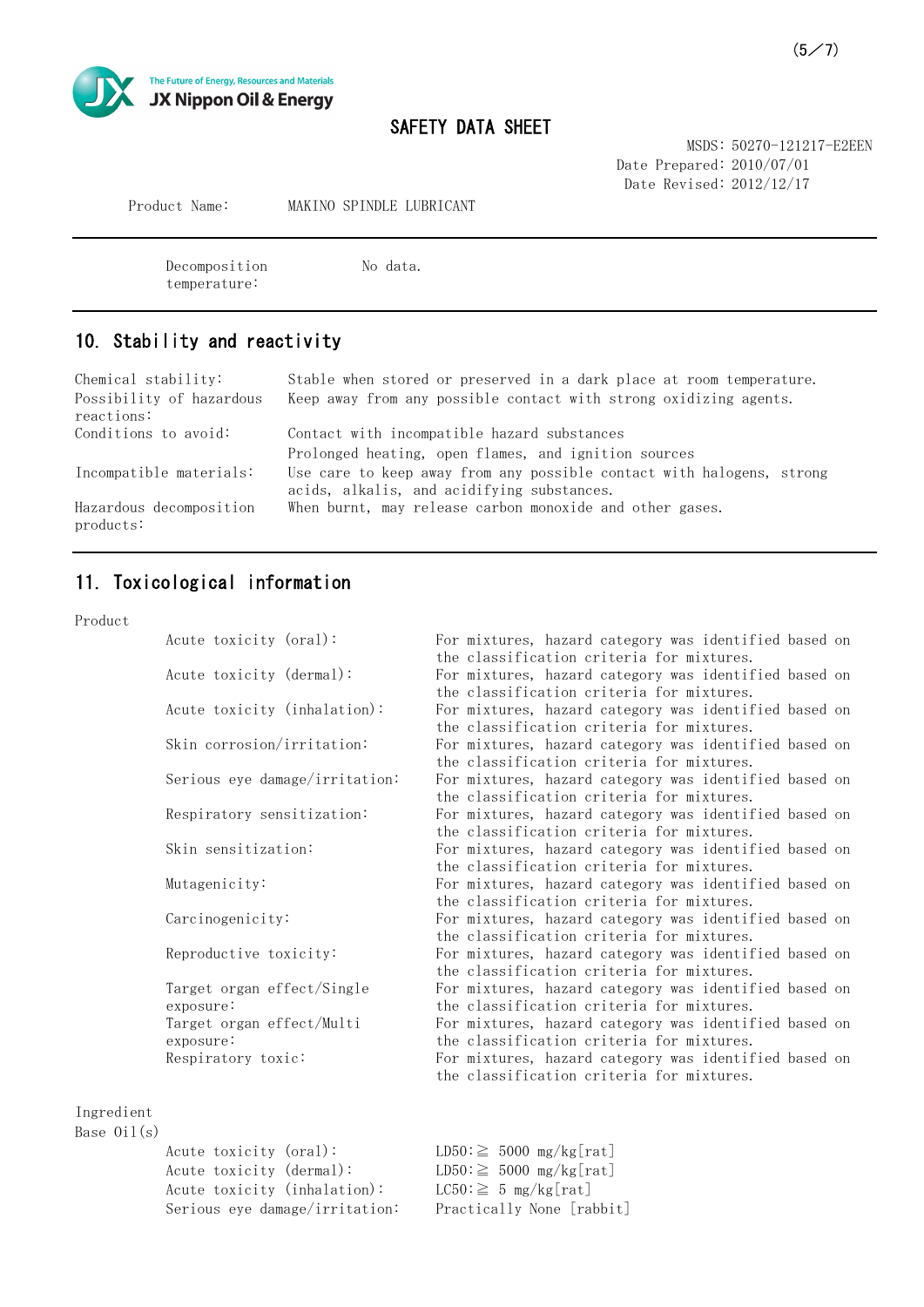

MSDS: 50270-121217-E2EEN Date Prepared: 2010/07/01 Date Revised: 2012/12/17

#### Product Name: MAKINO SPINDLE LUBRICANT

| Skin sensitization:<br>Mutagenicity:<br>Carcinogenicity: | None Buehler method [guinea pig]<br>Ames Test: Negative<br>EU:Category 1:R45 need not apply. (NOTE L is<br>Applicable), IARC:3 |
|----------------------------------------------------------|--------------------------------------------------------------------------------------------------------------------------------|
| 2,6-Di-tert-Butyl-4-Cresol                               |                                                                                                                                |
| Acute toxicity (oral):                                   | LD50: 890 $\sim$ 5800 mg/kg[rat], LD50: 890 mg/kg[rat]                                                                         |
| Acute toxicity (dermal):                                 | $LD50$ : > 2000 mg/kg[rat]                                                                                                     |
| Skin corrosion/irritation:                               | Mild [rabbit], Mild [rabbit], Mild [rabbit]                                                                                    |
| Serious eye damage/irritation:                           | Mild [rabbit], Effect on person : not entered                                                                                  |
| Respiratory sensitization:                               | [guinea pig]<br>None                                                                                                           |
| Skin sensitization:                                      | Negative [guinea pig], Positive<br>[human]                                                                                     |
| Mutagenicity:                                            | Negative, Negative, Negative                                                                                                   |
| Carcinogenicity:                                         | IARC: 3, ACGIH: A4, ACGIH: A4, IARC: 3                                                                                         |
| Respiratory toxic:                                       | Effect on person : not entered                                                                                                 |

### 12. Ecological information

#### Product

| Ecotoxicity                |                                                                                                       |
|----------------------------|-------------------------------------------------------------------------------------------------------|
| Fish acute toxicity:       | For mixtures, hazard category was identified based on<br>the classification criteria for mixtures.    |
| Algae acute toxicity:      | For mixtures, hazard category was identified based on<br>the classification criteria for mixtures.    |
| Fish chronic toxicity:     | For mixtures, hazard category was identified based on<br>the classification criteria for mixtures.    |
| Algae chronic toxicity:    | For mixtures, hazard category was identified based on<br>the classification criteria for mixtures.    |
| Ingredient                 |                                                                                                       |
| Base $0i1(s)$              |                                                                                                       |
| Ecotoxicity                |                                                                                                       |
| Fish acute toxicity:       | $96hLC50$ : $> 5000$ mg/L[Oncorhynchus mykiss]                                                        |
| Daphnia acute toxicity:    | $48hEC50 \geq 1000$ mg/L[Daphnia magna]                                                               |
| 2,6-Di-tert-Butyl-4-Cresol |                                                                                                       |
| Ecotoxicity                |                                                                                                       |
| Fish acute toxicity:       | 48hLC50: 5 mg/L[Oryzias latipes]                                                                      |
| Daphnia acute toxicity:    | 48hrEC50: $0.84$ mg/L                                                                                 |
| Algae acute toxicity:      | 72hEC50: 6 mg/L[Pseudokirchneriella subcapitata],<br>$72hEC50$ : > 0.42 mg/L[Desmodesmus subspicatus] |

#### 13. Disposal considerations

Disposal methods: Dispose of contents/container in accordance with local/regional/national/international regulations. Every customer/user of the product should dispose of industrial waste on its own responsibility, otherwise it must rely on a company authorized by prefectural governor for treating industrial waste or a local public body involved in the disposal of industrial waste for proper disposal. Before disposal of used container, remove contents completely.